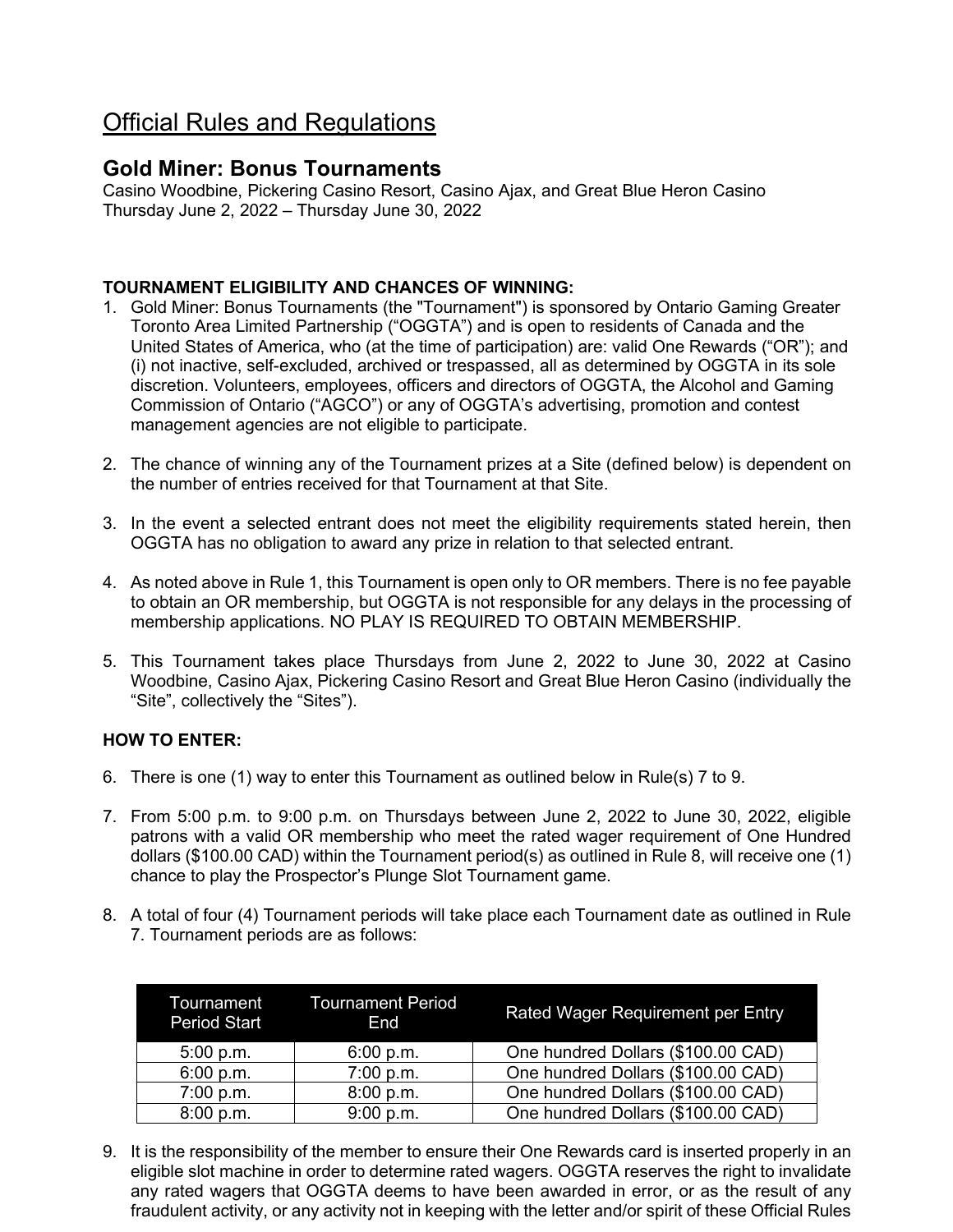& Regulations, as interpreted by OGGTA in its sole discretion. Any rated wagers that cannot be verified to the complete satisfaction of OGGTA are subject to disqualification. OGGTA will not be liable for the failure of any rated wagers to be captured or recorded for any reason. Any rated wagers awarded through misuse of the Card, abuse or fraud (all as determined by OGGTA in its sole discretion) will be forfeited. All determinations regarding whether a Member is eligible to enter the Tournament in accordance with these Rules & Regulations will be made by OGGTA in its sole discretion.

10. Rated play bets must be made with cashable credits. Rated play bets made with free play awards are not considered cashable credits and do not count toward the rated play criteria.

### **TOURNAMENT PLAY**

- 11. Once the member has met the eligibility criteria as laid out in Rules 6 to 9, they will be presented with the Prospector's Plunge Slot Tournament game. To activate the game, the OR member will touch the Bonus Tournaments icon on the iView display available on eligible slot machines. Eligible members will then spin the Prospector's Plunge wheel by pressing the Spin button six (6) times on the screen in an attempt to log the highest score. Members may choose not to use the spin button on the screen but instead continue play on the base slot game. For each base game played (maximum six (6) spins), the Prospector's Plunge wheel will spin and Tournament points will accumulate in an attempt to log the highest score. The method in which the member chooses to play the game has no bearing on the results.
- 12. If a member removes their One Rewards card from the machine before completing all six (6) spins, their current score will be recorded as final and remaining spins will be forfeited.
- 13. Eligible members must activate the Prospector's Plunge game within that Tournament's period. Games not activated within that Tournament's period will be forfeited and no score will be awarded.
- 14. At the end of the Tournament period, all scores will be tallied within the Elite Bonusing Suite (EBS) software and the top five (5) scores will be awarded free play prizes.
- 15. In the event of a system malfunction, OGGTA reserves all rights to cancel the Tournament in its entirety. No Tournament will be rescheduled in its place and Tournament prizes may (should the Site see this necessary) go un-awarded.
- 16. Eligible members may participate up to five (5) times each Tournament period. Tournament entries are determined by the number of times the member meets the Rated Wager Requirement during each Tournament period, as outlined in Rule 8. The member's highest score is taken into consideration when determining final scoring.

### **TOURNAMENT PRIZING**

- 17. There are four (4) prizes available to be won per Tournament period, for a total of sixteen (16) prizes to be won per Tournament date, per Site.
- 18. Tournament period prizes are as follows:

| Rank                  | <b>Prize Per Participating Site</b>            |
|-----------------------|------------------------------------------------|
| 1 <sup>st</sup> Place | Eight Hundred Dollars Free Play (\$800.00 CAD) |
| $2nd$ Place           | Four Hundred Dollars Free Play (\$400.00 CAD)  |
| 3 <sup>rd</sup> Place | Three Hundred Dollars Free Play (\$300.00 CAD) |
| 4 <sup>th</sup> Place | Two Hundred Dollars Free Play (\$200.00 CAD)   |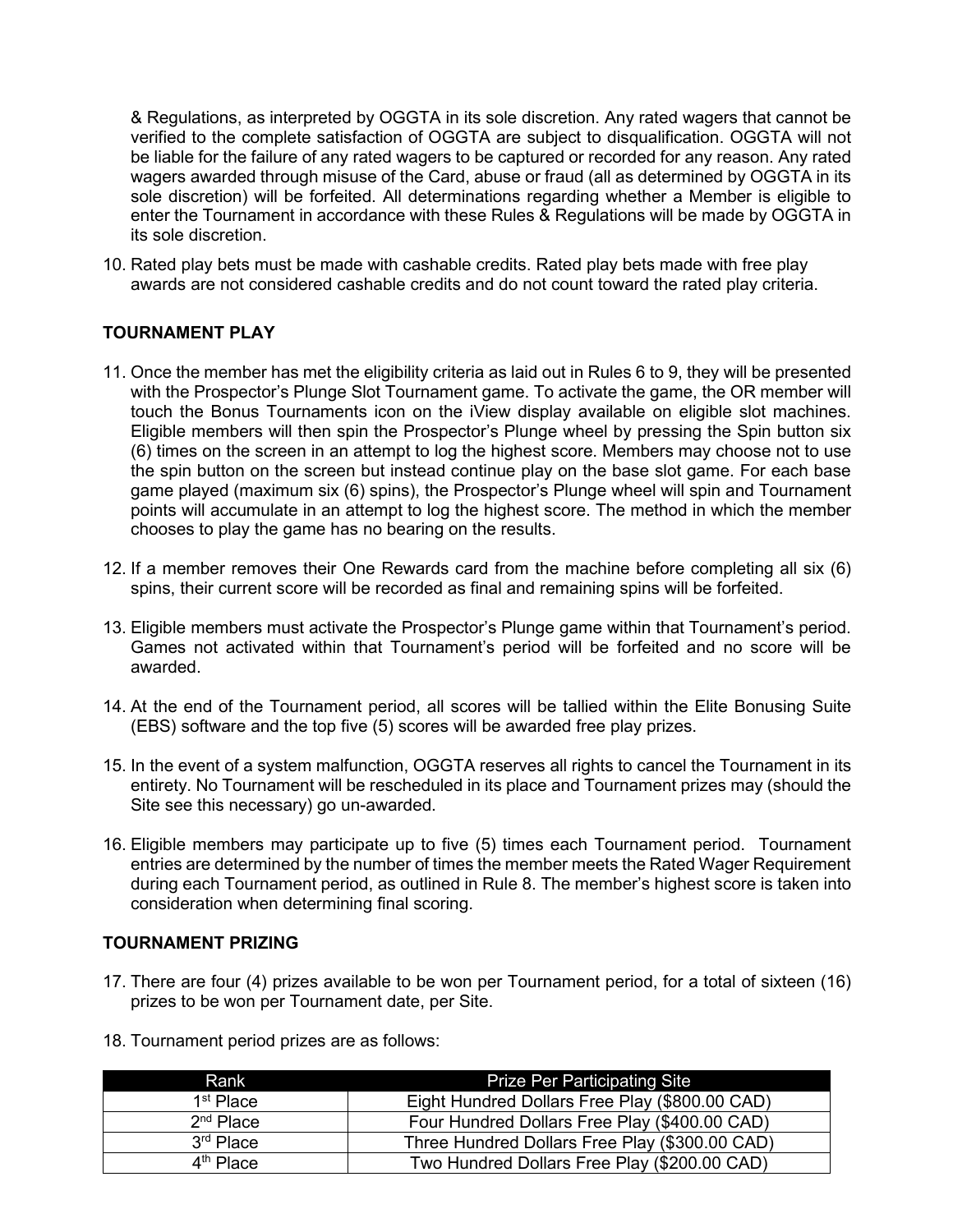19. In the case of a tie, the prize amounts will be added together and distributed evenly amongst the tied participants. For the avoidance of doubt and by way of example only, two members tie with the top score of a Tournament period. The prizes for first and second place will be combined for a total of twelve hundred dollars (\$1200.00 CAD), each tied participant will receive six hundred dollars (\$600.00 CAD) The member with the next highest score will receive the third place prize of three hundred dollars (\$300.00 CAD). In the event of a tie for the lowest prize payout, the amount will be divided evenly between the tied participants. Using the same example, if there are two tied fourth place participants, each will receive one hundred dollars (\$100.00 CAD).

## **GENERAL RULES**

- 20. Once received by OGGTA, all entries and coupons/vouchers/ballots will be at all times the property of OGGTA and none will be returned. Entries and coupons/vouchers/ballots which have been obtained or made through fraudulent means or which are illegible, altered, reproduced, damaged, or irregular (all as determined by OGGTA in its sole discretion), are subject to disqualification. OGGTA will not be responsible for entries, coupons/vouchers/ballots, direct mail pieces or emails which are lost, destroyed, deemed unmailable, as determined by Canada Post, misdirected, or delayed for any reason whatsoever, or for the Site's capacity constraints or for the removal or the non-removal of any patrons, or for any incorrect or inaccurate data in the Winner's Circle Rewards or One Rewards database, any incorrect or inaccurate capture of entry or other information, technical malfunctions, human or technical error, visual or printing errors, or garbled data or transmissions, omission, interruption, deletion, defect or failures of any telephone, computer line or network, computer equipment, software or any combination thereof. Where such failures cannot be corrected immediately or within a reasonable time frame (as determined by OGGTA in its sole discretion) to allow for a continuation of the Tournament, the Site may, at the Site's option, use a manual back up system and/or disqualify the affected participant. All decisions of the judges with respect to this Tournament are final and binding without right of appeal.
- 21. Offers/vouchers/coupons sent by mail or courier to OGGTA or any of the participating Sites, or offers/vouchers/coupons not submitted in person at one (1) of the participating Sites, will not be validated for redemption.
- 22. It is the participating patron's responsibility to verify, where applicable, that the correct membership number appearing on the ballot or print out is the same as the membership number appearing on the patron's Rewards card. OGGTA will not be responsible for typing or keying errors, when swiping or keying in the membership number.
- 23. No substitutions or equivalent cash payments will be made, save for OGGTA's right, at its sole discretion, to make substitutions of equivalent or greater value. Except as specifically provided herein, unclaimed gifts/prizes will not be awarded.
- 24. All participants must present valid government-issued photo identification upon request.
- 25. As per the One Rewards program rules and regulations (contained within the Rewards application) any Rewards card used in this Tournament can only be swiped by the named cardholder. The use of any other person's Rewards card(s) to participate in this Tournament will result in any issued coupons/vouchers/ballots being null and void and ineligible to win any draws and/or prizes.
- 26. OGGTA reserves the right to deny an entrant or reject an entrant once accepted, for any reason which, in its sole judgment and discretion, it deems proper.
- 27. In the event that a selected entrant does not meet the eligibility requirements stated in these Rules and Regulations, then OGGTA has no obligation to award any prize(s) to that entrant.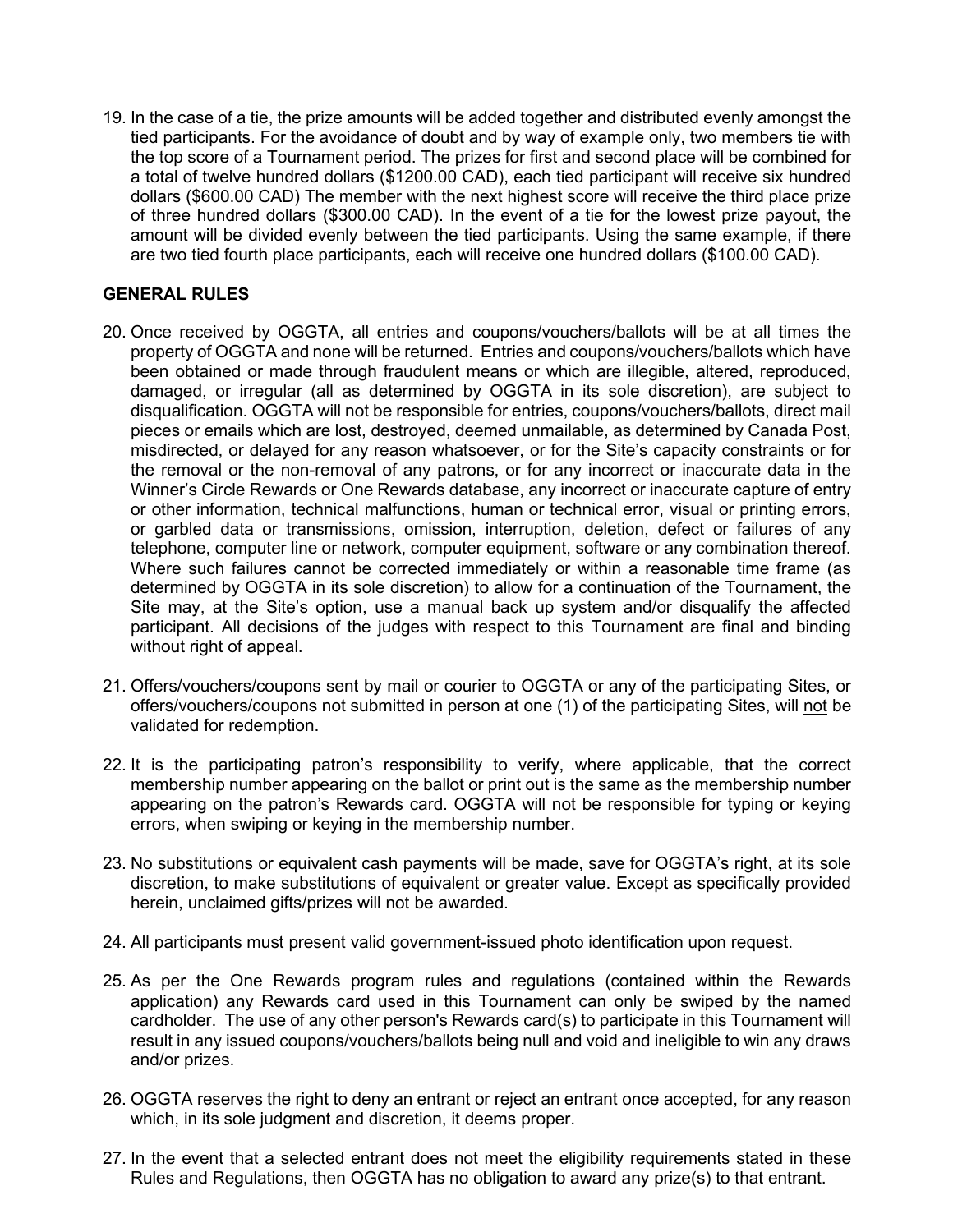- 28. A selected entrant may be required to sign, before receiving a gift or prize, a declaration and release, confirming (among other things) Tournament eligibility, compliance with these Rules and Regulations and releasing OGGTA including any management agency and any independent judging organization from any liability in connection with the conduct of the Tournament and/or the awarding of the prizes. A selected entrant hereby agrees to the use of their name as stated on the Audio/Visual release form, and address of the claimant (valid Government-issued photo ID will be required).
- 29. OGGTA is not responsible for commencing, continuing or completing the Tournament, or awarding prizes in the event of circumstances beyond OGGTA's control, and OGGTA may, at its sole discretion, change or alter this Tournament (and/or amend these Rules and Regulations), as OGGTA deems necessary in its sole discretion. Without limiting the generality of the foregoing, OGGTA, in its sole discretion, reserves the right to delay the timing of any draw or otherwise amend the timing of any other element of this Tournament to satisfy any customer service or Tournament integrity issues resulting from uncontrollable circumstances, and this includes the right to similarly extend the time period(s) available to patrons to receive and/or submit ballots/entries.
- 30. Any personal information provided to or collected by OGGTA, including but not limited to entrants' contact information, is collected pursuant to the Ontario Lottery and Gaming Corporation Act, 1999 and is intended to be used for the following principal purposes: to conduct and administer the contests by OGGTA, including but not limited to the awarding of the Prize(s) and referring to such personal information in voice messages or other messages left for a selected entrant, and to comply with legal requirements. For further information see the Rewards desk.
- 31. OGGTA reserves the right to change or alter this Tournament, as it deems appropriate, including, but not limited to, making changes or alterations to these Rules and Regulations relating to the accommodation of participants in accordance with the *Accessibility for Ontarians with Disabilities Act, 2005* (AODA).
- 32. Patrons with self-excluded, trespassed or archived status, as determined by OGGTA, will not be eligible for any gifts/prizes associated with OGGTA contests, promotions, tournaments or giveaways.
- 33. Members with a valid OR account that has been designated as 'Inactive Status' may, in the discretion of OGGTA, claim their prize at time of reactivation, but are not eligible to receive the 'New Member Program' offers. See Official New Member Program Rules and Regulations for details.
- 34. Your name may be announced on the gaming floor**.** See One Rewards desk for more information.
- 35. These Rules and Regulations govern this Tournament and must be followed by all entrants at all times. By agreeing to participate in the Tournament, all entrants agree to comply with, and be legally bound by, these Rules and Regulations.
- 36. All references to times and dates reflect Eastern Time.
- 37. This Tournament is subject to the Laws of the Province of Ontario and the Federal Laws of Canada, as applicable.

*Questions relating to this program can be answered by visiting the One Rewards Desk.*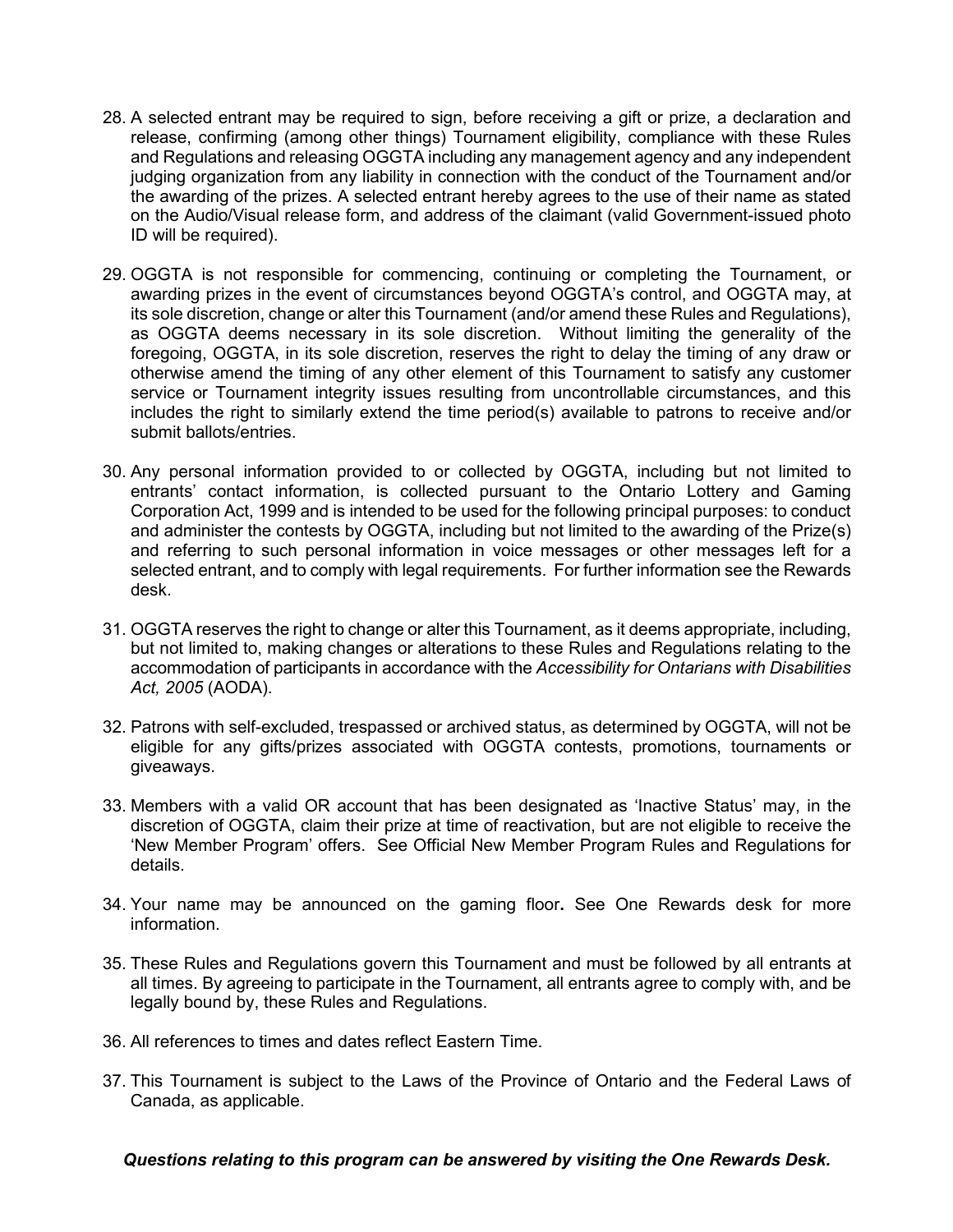# **Règles et règlements officiels**

# **Gold Miner : Tournois en prime**

Casino Woodbine, Pickering Casino Resort, Casino Ajax et Great Blue Heron Casino. Jeudi 2 juin 2022 au jeudi 30 juin 2022

## **L'ADMISSIBILITÉ AU TOURNOI ET LES CHANCES DE GAGNER :**

- 1. Gold Miner : les tournois en prime (le « Tournoi ») est parrainé par Ontario Gaming Greater Toronto Area Limited Partnership (« OGGTA ») et est ouvert aux résidents du Canada et des États-Unis, qui (au moment de la participation) sont : (i) des membres valides de One Rewards (« OR ») ; et sont (ii) non inactifs, autoexclus, archivés ou non autorisés, le tout tel que déterminé par OGGTA à sa seule discrétion. Les bénévoles, les employés, les dirigeants et les administrateurs de l'OGGTA, de la Commission des alcools et des jeux de l'Ontario (« CAJO ») ou de toute agence de publicité, de promotion et de gestion de concours de l'OGGTA ne sont pas admissibles à la participation.
- 2. Les chances de gagner l'un des prix du Tournoi sur un Site (défini ci-dessous) dépendent du nombre de participations reçues pour ce Tournoi sur ce Site.
- 3. Si un participant sélectionné ne satisfait pas aux conditions d'admissibilité énoncées dans les présentes, l'OGGTA n'a aucune obligation d'attribuer un prix à ce participant sélectionné.
- 4. Comme indiqué ci-dessus dans la règle 1, ce tournoi est ouvert uniquement aux membres de OR. Il n'y a pas de frais à payer pour obtenir une adhésion à OR, mais l'OGGTA n'est pas responsable des retards dans le traitement des demandes d'adhésion. IL N'EST PAS NÉCESSAIRE DE JOUER POUR DEVENIR MEMBRE.
- 5. Ce tournoi se déroule tous les jeudis du 2 juin 2022 au 30 juin 2022 au Casino Woodbine, au Casino Ajax, au Pickering Casino Resort et au Great Blue Heron Casino (individuellement le « site », collectivement les « sites »).

### **COMMENT PARTICIPER :**

- 6. Il n'y a qu'une (1) seule façon de participer à ce tournoi, comme indiqué ci-dessous dans les règles 7 à 9.
- 7. De 17 h à 21 h tous les jeudis entre le 2 juin 2022 et le 30 juin 2022 inclusivement, les clients admissibles ayant une carte de membre valide d'OR et qui remplissent l'exigence de mise nominale (*rated wager en anglais*) de cent dollars (100 CAD) au cours de la ou des périodes du tournoi, comme indiqué à la règle 8, recevront une (1) chance de jouer au jeu de la machine à sous Prospector's Plunge.
- 8. Un total de quatre (4) périodes de tournoi aura lieu à chaque date de tournoi, comme indiqué dans la règle 7. Les périodes de tournoi sont les suivantes :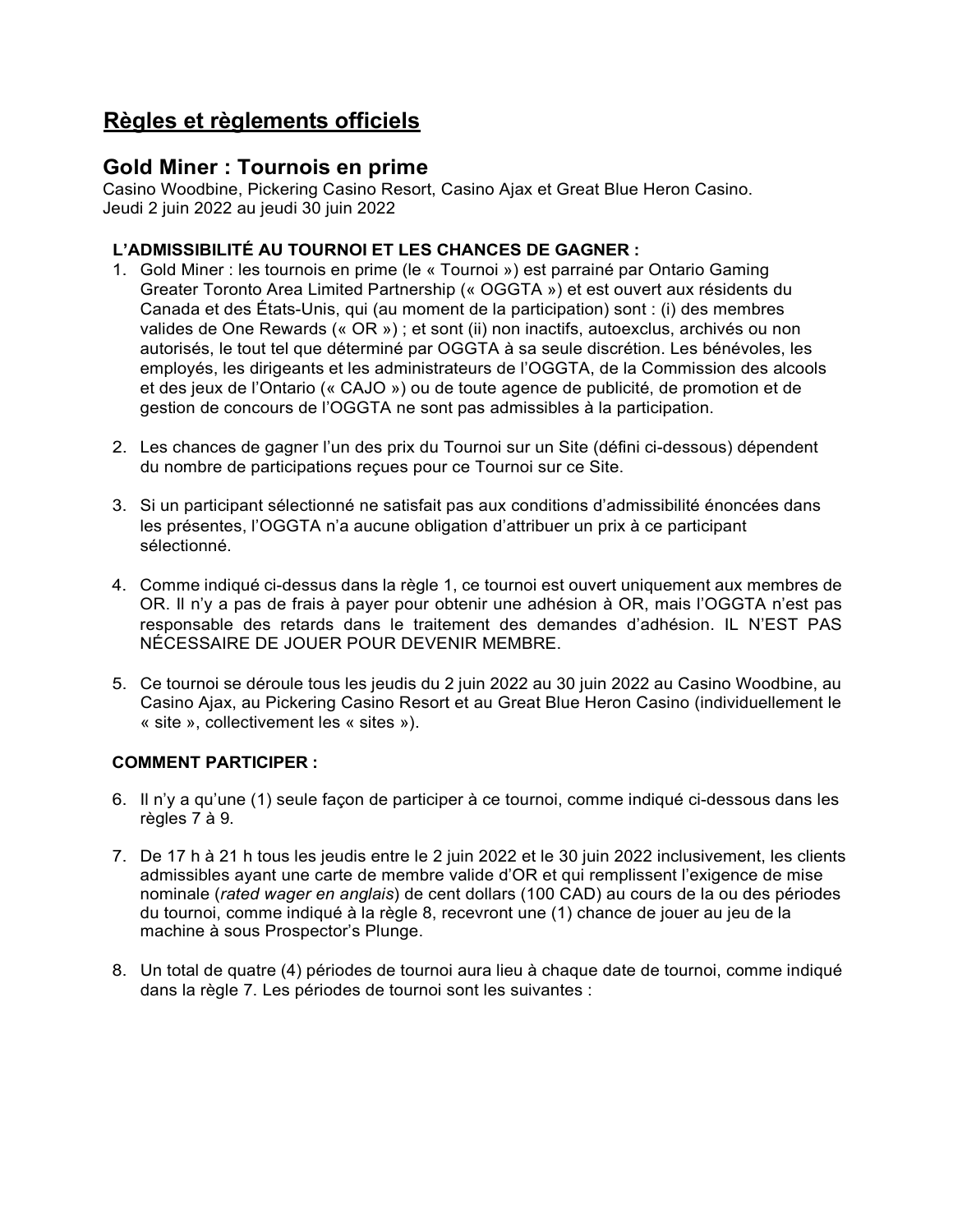| Début de la<br>période du<br>tournoi | Fin de la période du<br>tournoi | Exigence de mise nominale par<br>inscription |
|--------------------------------------|---------------------------------|----------------------------------------------|
| 18 h                                 | 19 h                            | Cent Dollars (100 CAD)                       |
| 19 h                                 | 20 h                            | Cent Dollars (100 CAD)                       |
| 20 h                                 | 21 h                            | Cent Dollars (100 CAD)                       |

- 9. Il incombe au membre de s'assurer que sa carte One Rewards est insérée correctement dans une machine à sous admissible afin de déterminer les mises nominales. L'OGGTA se réserve le droit d'invalider toute mise nominale qu'il juge avoir été attribuée par erreur, ou à la suite d'une activité frauduleuse, ou de toute activité non conforme à la lettre et/ou à l'esprit de ces règles et règlements officiels, tels qu'interprétés par l'OGGTA à sa seule discrétion. Toute mise nominale qui ne peut pas être vérifiée à l'entière satisfaction de l'OGGTA est sujette à disqualification. L'OGGTA ne peut être tenu responsable de l'échec de la saisie ou de l'enregistrement des mises nominales pour quelque raison que ce soit. Toutes les mises nominales attribuées à la suite d'une mauvaise utilisation de la carte, d'un abus ou d'une fraude (comme déterminé par l'OGGTA à sa seule discrétion) seront perdues. Toutes les décisions concernant l'admissibilité d'un membre au tournoi conformément au présent règlement sont prises par l'OGGTA à sa seule discrétion.
- 10. Les paris de type « jeu classé » doivent être effectués avec des crédits encaissables. Les paris de jeu classé effectués avec des récompenses de jeu gratuit ne sont pas considérés comme des crédits encaissables et ne comptent pas pour les critères de jeu classé.

#### **JEU EN TOURNOI**

- 11. Une fois que le membre a satisfait aux critères d'admissibilité énoncés dans les règles 6 à 9, le jeu du tournoi de machines à sous Prospector's Plunge lui sera présenté. Pour activer le jeu, le membre de OR touche l'icône des tournois en prime sur l'écran iView disponible sur les machines à sous admissibles. Les membres admissibles feront ensuite tourner la roue Prospector's Plunge en appuyant sur le bouton Spin six (6) fois sur l'écran pour tenter d'obtenir le meilleur score. Les membres peuvent choisir de ne pas utiliser le bouton « Spin » sur l'écran, mais de continuer à jouer sur le jeu de base. Pour chaque jeu de base joué (maximum six (6) tours), la roue Prospector's Plunge tournera et les points du tournoi s'accumuleront pour tenter d'obtenir le meilleur score. La méthode de jeu choisie par le membre n'a aucune incidence sur les résultats.
- 12. Si un membre retire sa carte One Rewards de la machine avant d'avoir effectué les six (6) tours, son score actuel sera enregistré comme définitif et les tours restants seront perdus.
- 13. Les membres admissibles doivent activer le jeu Prospector's Plunge pendant la période du tournoi. Les jeux qui ne sont pas activés pendant la période du tournoi seront perdus et aucun score ne sera attribué.
- 14. À la fin de la période du tournoi, tous les scores seront comptabilisés dans le logiciel Elite Bonusing Suite (EBS) et les cinq (5) meilleurs scores seront récompensés par des prix de jeu gratuits.
- 15. En cas de dysfonctionnement du système, l'OGGTA se réserve le droit d'annuler le tournoi dans son intégralité. Aucun tournoi ne sera reprogrammé à sa place et les prix du tournoi pourraient (si le site le juge nécessaire) ne pas être attribués.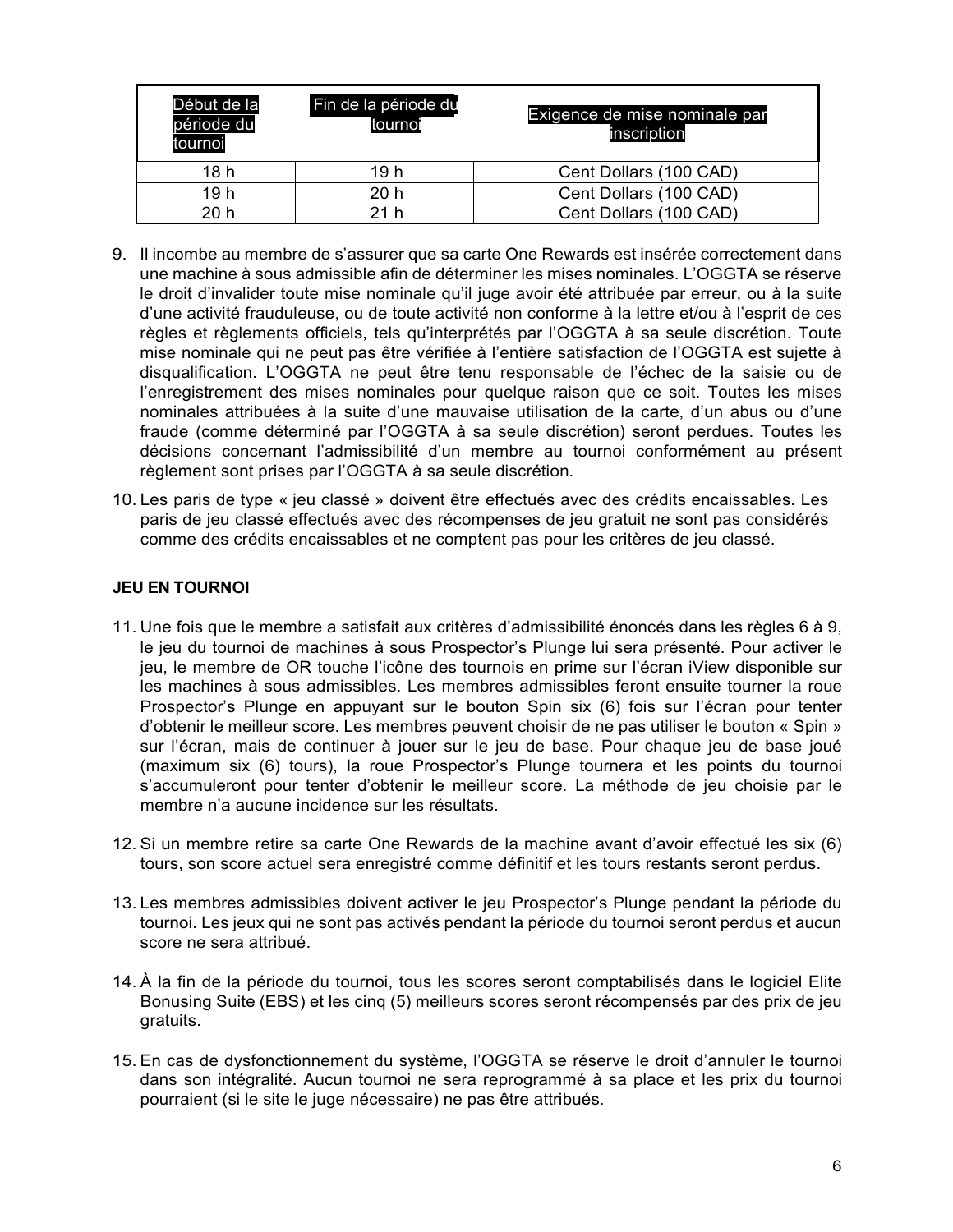16. Les membres admissibles peuvent participer jusqu'à cinq (5) fois par période de tournoi. Les participations aux tournois sont déterminées par le nombre de fois où le membre atteint l'exigence de mise nominale pendant chaque période du tournoi, comme indiqué dans la règle 8. Le score le plus élevé du membre est pris en considération lors de la détermination du score final.

#### **PRIX DU TOURNOI**

17. Il y a quatre (4) prix à gagner par période de Tournoi, pour un total de seize (16) prix à gagner par date de Tournoi, par Site.

| Rang         | Prix par site participant                     |
|--------------|-----------------------------------------------|
| $1ere$ place | Huit cents dollars de jeu gratuit (800 CAD)   |
| $2e$ place   | Quatre cents dollars de jeu gratuit (400 CAD) |
| $3e$ place   | Trois cents dollars de jeu gratuit (300 CAD)  |
| $4^e$ place  | Deux cents dollars de jeu gratuit (200 CAD)   |

18. Les prix de la période du tournoi sont les suivants :

19. En cas d'égalité, les montants des prix seront additionnés et répartis équitablement entre les participants à égalité. Pour éviter tout doute et à titre d'exemple seulement, deux membres sont à égalité avec le meilleur score d'une période du tournoi. Les prix pour la première et la deuxième place seront combinés pour un total de douze cents dollars (1200 CAD), chaque participant à égalité recevra six cents dollars (600 CAD). Le membre ayant obtenu le score le plus élevé suivant recevra le prix de la troisième place de trois cents dollars (300 CAD). En cas d'égalité pour le prix le plus bas, le montant sera divisé également entre les participants à égalité. En reprenant le même exemple, s'il y a deux participants à égalité à la quatrième place, chacun recevra cent dollars (100 CAD).

# **RÈGLES GÉNÉRALES**

20. Une fois reçus par l'OGGTA, tous les bulletins de participation et coupons/bons/bulletins seront à tout moment la propriété de l'OGGTA et aucun ne sera renvoyé. Les participations et les coupons/bons/bulletins obtenus ou réalisés par des moyens frauduleux ou qui sont illisibles, modifiés, reproduits, endommagés ou irréguliers (tel que déterminé par OGGTA à sa seule discrétion) sont sujets à disqualification. L'OGGTA n'est pas responsable des participations, des coupons/bons/bulletins, des envois postaux ou des courriels qui sont perdus, détruits, jugés inadmissibles par Postes Canada, mal acheminés ou retardés pour quelque raison que ce soit, ni des contraintes de capacité du site, ni du retrait ou du nonretrait de tout client, ni de toute donnée incorrecte ou inexacte dans la base de données de Winner's Circle Rewards or One Rewards, de toute saisie incorrecte ou inexacte d'une participation ou d'autres informations, de dysfonctionnements techniques, d'erreurs humaines ou techniques, d'erreurs visuelles ou d'impression, de données ou de transmissions déformées, d'omissions, d'interruptions, de suppressions, de défauts ou de défaillances de tout téléphone, ligne ou réseau informatique, équipement informatique, logiciel ou toute combinaison de ceux-ci. Lorsque de telles défaillances ne peuvent être corrigées immédiatement ou dans un délai raisonnable (tel que déterminé par l'OGGTA à sa seule discrétion) pour permettre la poursuite du tournoi, le site peut, à sa discrétion, utiliser un système de sauvegarde manuel et/ou disqualifier le participant concerné. Toutes les décisions des juges relatives à ce tournoi sont définitives et contraignantes, sans droit d'appel.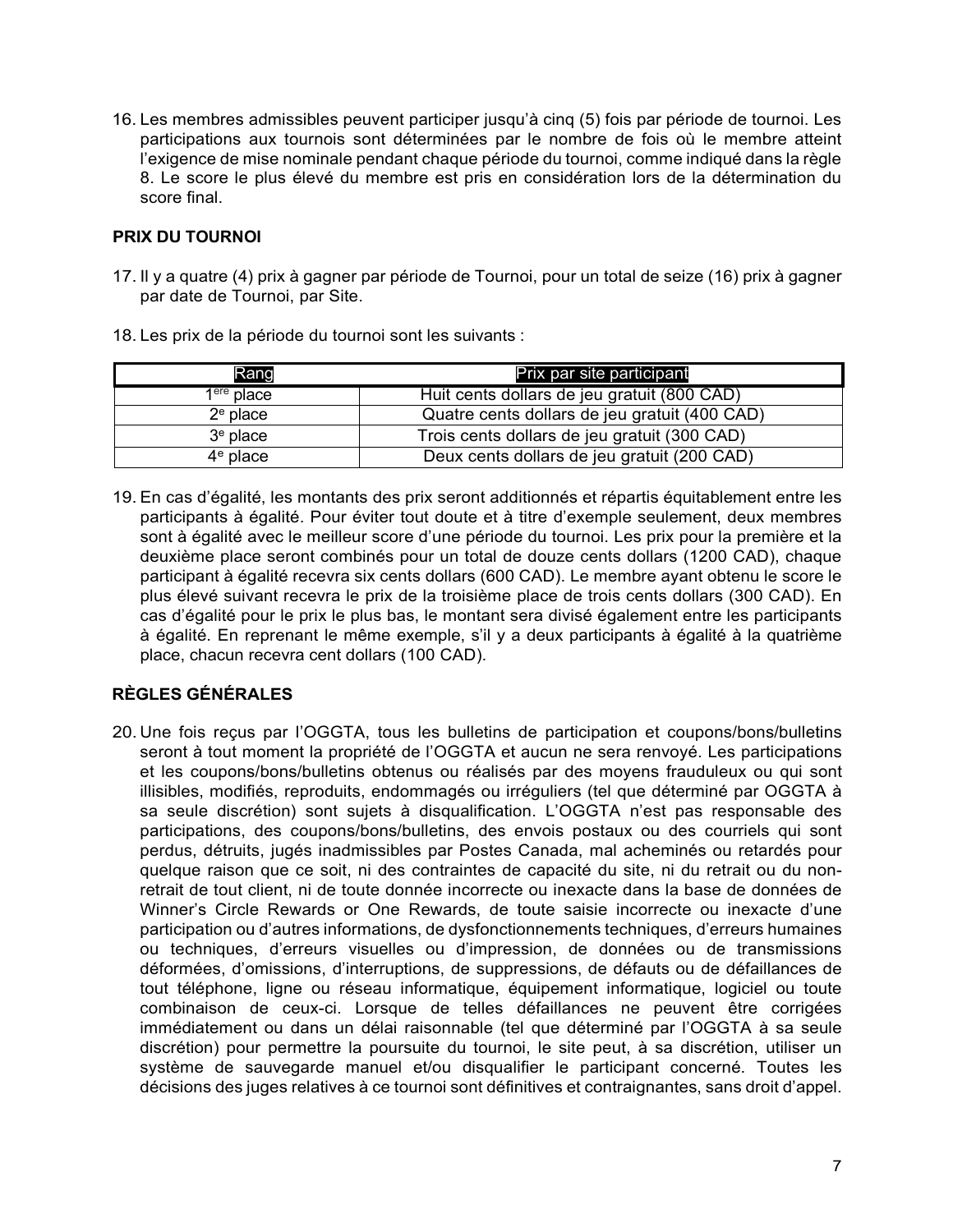- 21. Les offres/bons/coupons envoyés par la poste ou par messagerie à l'OGGTA ou à l'un des sites participants, ou les offres/bons/coupons qui ne sont pas soumis en personne à l'un (1) des sites participants ne seront pas validés pour l'échange.
- 22. Il incombe au client participant de vérifier, le cas échéant, que le numéro d'adhérent qui figure sur le bulletin ou l'imprimé est le même que celui qui figure sur sa carte de récompenses. L'OGGTA n'est pas responsable des erreurs de frappe ou de saisie du numéro d'adhérent lors du passage dans le lecteur ou de la saisie de ce numéro.
- 23. Aucune substitution ou paiement équivalent en espèces ne sera effectué, sauf le droit de l'OGGTA, à sa seule discrétion, d'effectuer des substitutions de valeur équivalente ou supérieure. Sauf disposition expresse des présentes, les cadeaux/prix non réclamés ne seront pas attribués.
- 24. Tous les participants doivent présenter une pièce d'identité valide avec photo émise par le gouvernement sur demande.
- 25. Conformément aux règles et règlements du programme One Rewards (contenus dans l'application Rewards), toute carte de récompenses utilisée dans le cadre de ce tournoi ne peut être utilisée que par le titulaire de la carte. L'utilisation de la (des) carte(s) de récompense d'une autre personne pour participer à ce tournoi entraînera la nullité des coupons/bons/bulletins émis et l'impossibilité de gagner les tirages au sort et/ou les prix.
- 26. L'OGGTA se réserve le droit de refuser un participant ou de rejeter un participant une fois qu'il a été accepté, pour toute raison que, dans son seul jugement et à sa seule discrétion, elle juge appropriée.
- 27. Si un participant sélectionné ne satisfait pas aux conditions d'admissibilité énoncées dans le présent règlement, l'OGGTA n'a aucune obligation d'attribuer un ou plusieurs prix à ce participant.
- 28. On peut demander à un participant sélectionné de signer, avant de recevoir un cadeau ou un prix, une déclaration et une décharge confirmant (entre autres) l'admissibilité au tournoi, le respect du présent règlement et dégageant l'OGGTA, y compris toute agence de gestion et toute organisation indépendante chargée de juger, de toute responsabilité liée au déroulement du tournoi et/ou à l'attribution des prix. Un participant sélectionné accepte par la présente l'utilisation de son nom tel qu'il est indiqué sur le formulaire de décharge audio/vidéo, ainsi que l'adresse du demandeur (une pièce d'identité valide avec photo émise par le gouvernement sera exigée).
- 29. L'OGGTA n'est pas responsable du début, de la poursuite ou de l'achèvement du tournoi, ni de l'attribution des prix en cas de circonstances indépendantes de sa volonté, et l'OGGTA peut, à sa seule discrétion, changer ou modifier ce tournoi (et/ou modifier ces règles et règlements), comme l'OGGTA le juge nécessaire à sa seule discrétion. Sans limiter la généralité de ce qui précède, l'OGGTA, à sa seule discrétion, se réserve le droit de retarder le moment de tout tirage ou de modifier le moment de tout autre élément de ce tournoi afin de répondre à tout problème de service à la clientèle ou d'intégrité du tournoi résultant de circonstances incontrôlables, ce qui inclut le droit de prolonger de la même manière la ou les périodes dont disposent les clients pour recevoir et/ou soumettre des bulletins de vote/entrées.
- 30. Tous les renseignements personnels fournis ou recueillis par l'OGGTA, y compris, mais sans s'y limiter, les coordonnées des participants, sont recueillis conformément à la Loi de 1999